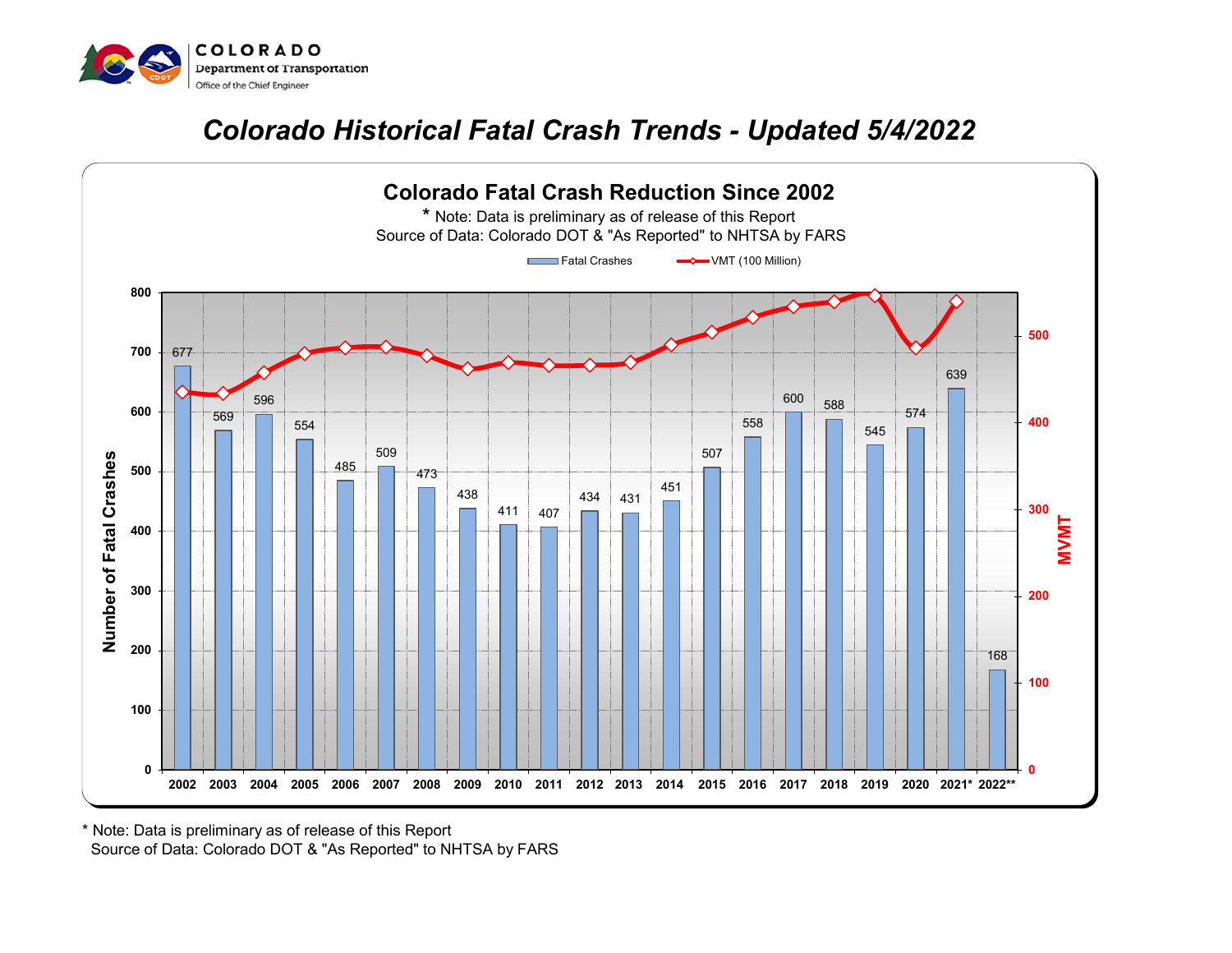

## *Colorado Historical Fatal Crash Trends - Updated 5/4/2022*



 Source of Data: Colorado DOT & "As Reported" to NHTSA by FARS \* Note: Data is preliminary as of release of this Report